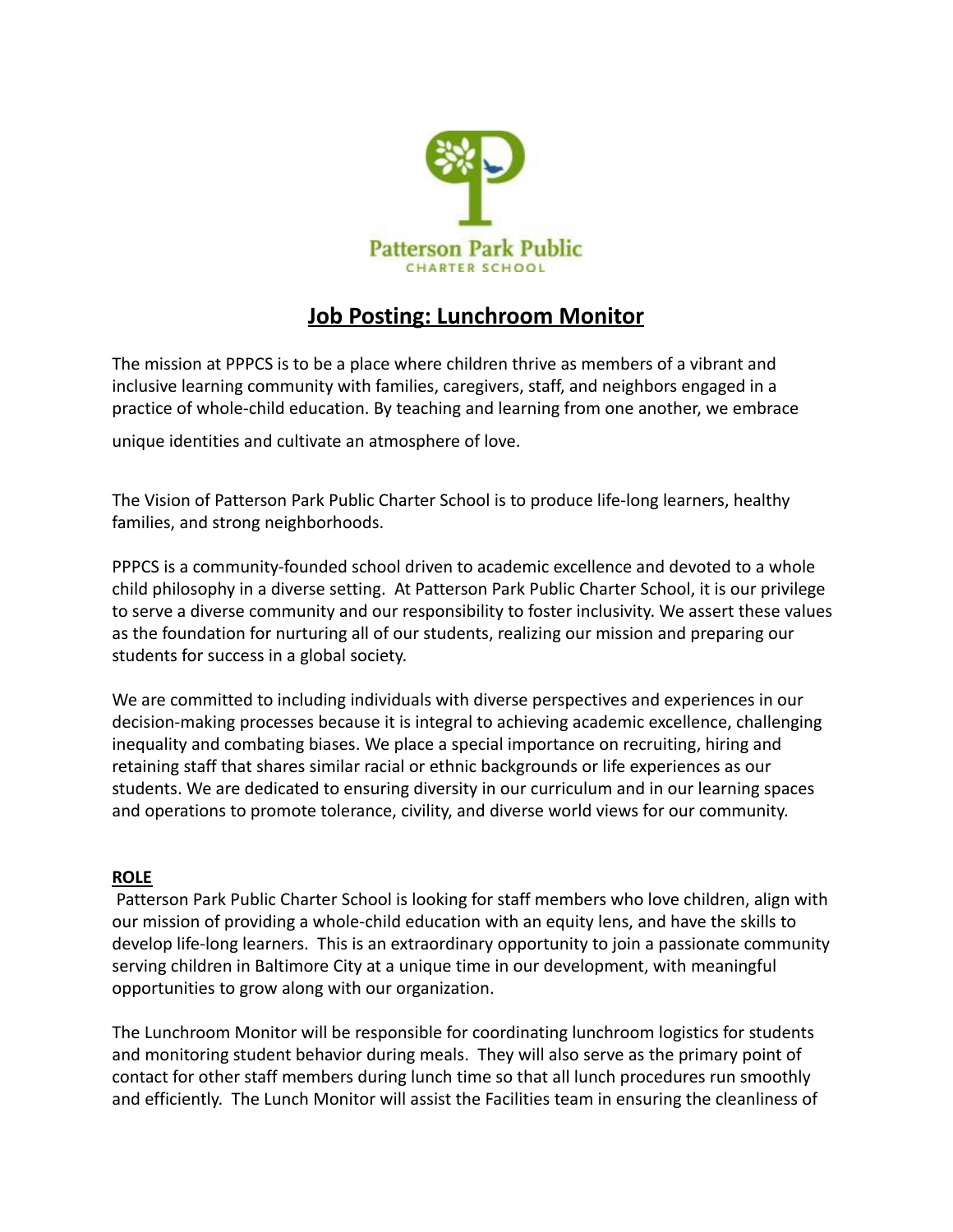the cafeteria and promenade. During non-lunch times, the Lunch Monitor will be responsible for providing coverage as necessary.

# **COMPETENCIES**

Demonstrate knowledge of:

- Applying an equity lens to all aspects of an academic program
- Restorative Practices
- Impact of trauma, poverty and current events on students' development
- Proactive practices to support students in developing self-regulation and contributing to the community

Demonstrate ability to:

- Manage procedures for large groups of students
- Develop strong relationships with students
- Effectively communicate orally and in writing
- Work under pressure while maintaining a positive and calm disposition and outlook
- Take initiative and work independently
- Be flexible and adjust to changing priorities and schedules
- Serve with a high level of commitment and reliability

#### **QUALIFICATIONS**

- Experience implementing high expectations for all students and a whole child approach
- Experience cultivating a positive relationships with students and staff
- Proficiency in Spanish preferred

# **RESPONSIBILITIES**

Duties may include, but are not limited to:

- Establishing behavioral expectations during meal times so all students can enjoy the social aspects of lunch within a safe, supportive, and joyful environment
- Ensure safety procedures are followed, including arrival and dismissal into the cafeteria and adequate supervision is in place on a daily basis
- Manages students during meal time and follows PPPCS' protocols for behavior intervention when necessary
- Circulate through the cafeteria or in areas where meals are served assisting students who need assistance
- Assists with the cleanliness of the cafeteria and promenade
- Dismisses classes in an orderly manner at the scheduled time
- Build trusting relationships with students, families, and staff and engage in open communication
- Provide coverage for classes during non-lunch times
- Communicates any staff concerns with the PPPCS administration
- Respond to parent concerns in a timely manner
- Participates in training sessions and meetings as requested.